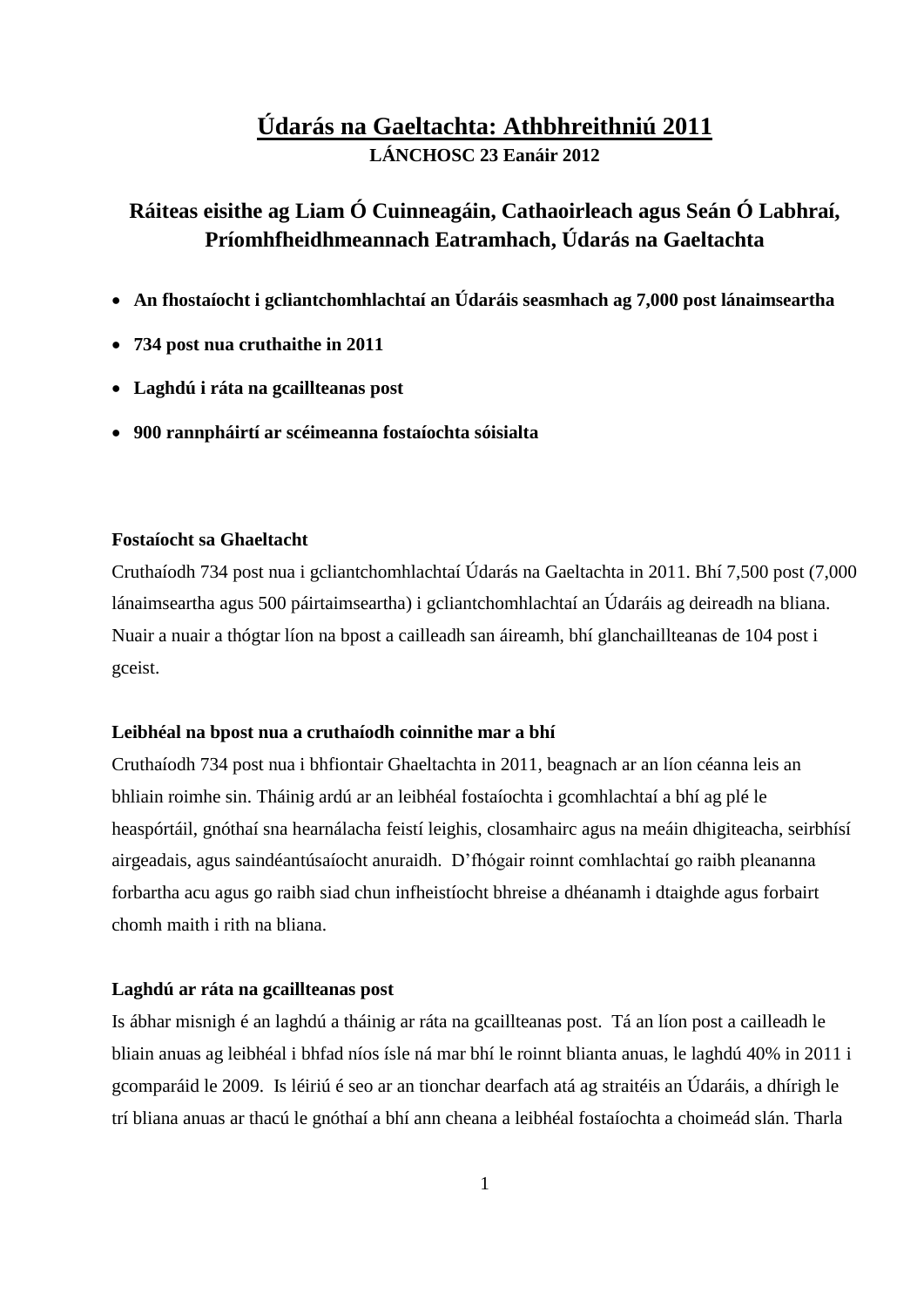na laghduithe post don chuid is mó de bharr comhlachtaí a bheith ag sileadh líon beag foirne chun gearradh siar ar chostais. Is iad na comhlachtaí a bhí ag trádáil sa margadh baile is mó a bhí buailte.

## **Tograí nua le hinfheistíocht iomlán de €21 milliún ceadaithe**

In ainneoin na haeráide eacnamaíochta dúshlánaí agus an maoiniú laghdaithe a bhí ar fáil ón Státchiste, cheadaigh Údarás na Gaeltachta tograí ina mbeidh infheistíocht iomlán mheasta de €21 milliún ag baint leo in 2011. Táthar ag súil go gcruthófar 400 post nua i gcomhlachtaí Gaeltachta nuair a bheidh na tograí sin faoi lánseoil.

Tá muid ag súil chomh maith, leis na hacmhainní atá ar fáil dúinn, go gceadófar tograí nua i rith na bliana a chruthóidh thart ar 700 post nua. Cailltear poist go bliantúil mar ghnáth-chuid den saolré gnó de réir mar a athraíonn treochtaí na n-earnálacha agus mar a dhéanann fiontair athstruchtúrú ar a ngnó chun feabhas a chur ar a gcumas iomaíochta. Tá sé thar a bheith tábhachtach mar sin go dtacófar le poist nua leis an leibhéal fostaíochta a choinneáil slán agus bunús fáis don todhchaí a chinntiú.

### **Luach eacnamaíoch chomhlachtaí Gaeltachta**

Taispeánann taighde a rinne Forfás in 2011 go raibh díolachán iomlán de €750 milliún ag cliant chomhlachtaí an Údaráis an bhliain roimhe sin, agus gur bhain €399 milliún de le heaspórtáil, méadú 13% ar an bhliain roimhe sin. Rinne os cionn 40% de na comhlachtaí infheistíocht i dtaighde agus forbairt, le caiteachas iomlán de €20m. 1

### **Scéimeanna Sóisialta Fostaíochta**

1

Déanann an tÚdarás bainistiú agus riaradh ar roinnt scéimeanna sóisialta fostaíochta sa Ghaeltacht. San áireamh anseo tá *An Scéim Fostaíochta Pobail, An Scéim Sóisialta Tuaithe, Tús* agus *Tús Nua*, atá maoinithe ag an Roinn Coimirce Sóisialaí. Bhí os cionn 900 rannpháirtí agus 47 saoiste fostaithe ar 46 scéim ar fud na Gaeltachta in 2011 agus soláthraíodh €15 milliún in ioncam agus in ábhar don gheilleagar áitiúil. Mar aon le taithí oibre agus oiliúint a chur ar fáil do na rannpháirtithe,

<sup>1</sup> Rinne Forfás an *Annual Business Survey of Economic Impact 2010 (ABSEI)* in 2011 do na gníomhaireachtaí forbartha go léir, agus rinne sé suirbhé ar chliant chomhlachtaí de chuid an Údaráis ina bhfuil 75% den fhostaíocht iomlán.